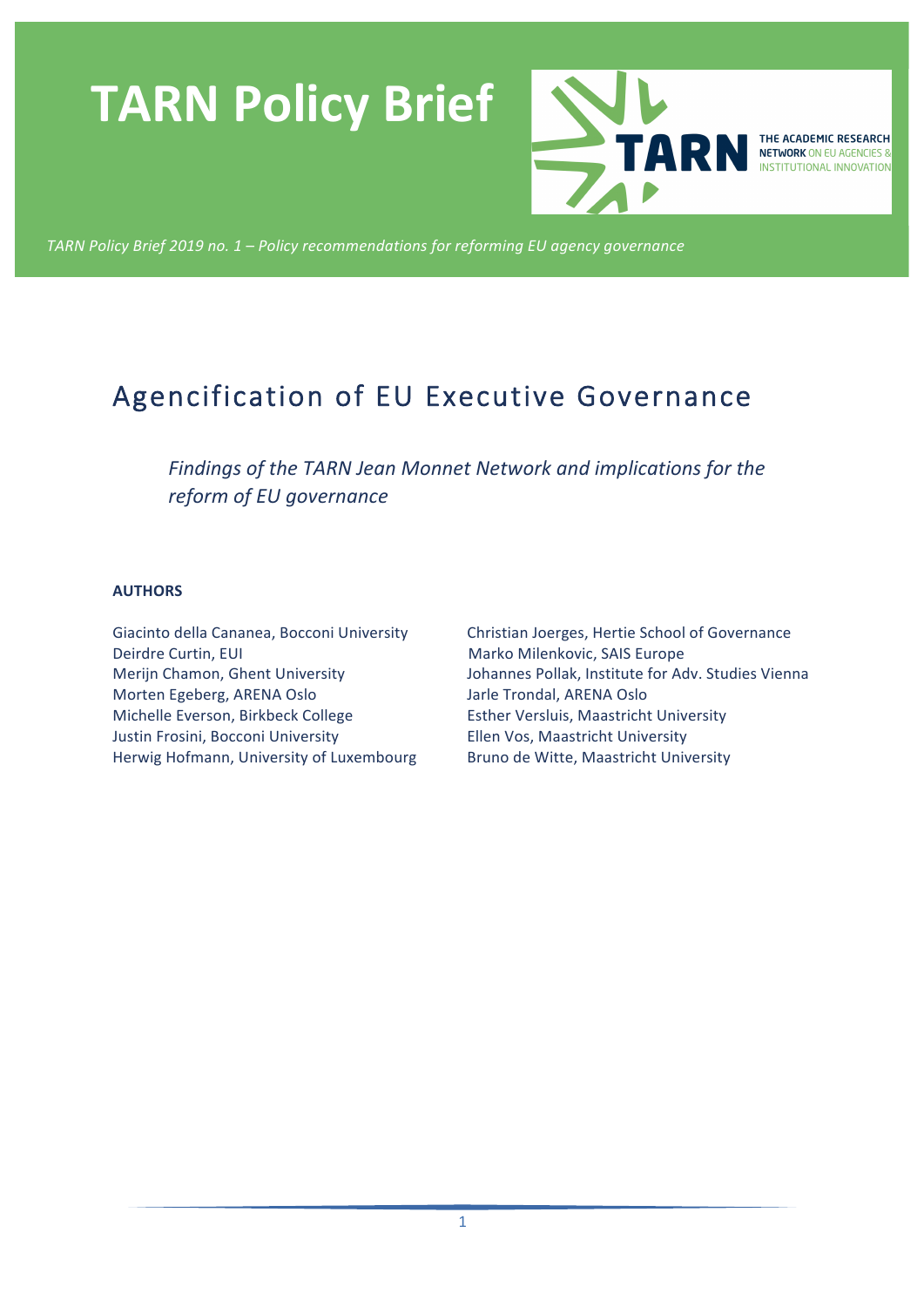# Executive Summary

**TODAY** EU agencies are ubiquitous and indispensable governance mechanisms. Sitting 'in-between' the Member States and Union institutions, agencies still have no clear legal basis within the Founding *Treaties. However, they derive a significant degree of legitimacy from effectively serving national and* European policy-making and regulatory communities. This output-legitimacy should of course also be *complemented with sufficient throughput-legitimacy, whereby the latter depends on how EU agencies produce output.* 

**THREE KEY CHALLENGES** nonetheless have to be faced by both EU agencies and the political *institutions. In a way, agencies have been a victim of their own success. Indeed, the institutions perceive them as useful instruments to address deficits in policy implementation or as answers to policy* crises, resulting in a 'mushrooming' of agencies in absence of a clear framework for their establishment and operation. However, a well thought out framework would allow a more *considered definition of the mandates of the EU agencies and the (accountability, budgetary, etc.)* requirements imposed on them. Today therefore:

- 1. agencies are fighting to maintain their legitimating efficiency within more stringent *budgetary requirements;*
- 2. agencies struggle to balance European and international challenges;
- *3. agencies are trying to satisfy, an often burdensome and counterproductive, accountability regime.*

**THREE OPTIONS** to address these challenges have been identified by TARN during the networking and discoursing with its stakeholders. Short-term reforms in three key areas appear possible and *necessary:*

- 1. Budgetary control: Agencies should be subject to a performance based budgetary review, which focuses more clearly on output rather than process.
- 2. *Co-ordination of both internal (European)* and external *(international)* activities: rather than endorsing the Common Approach on EU agencies, which foresees the possibility of merging existing agencies, TARN discussions point to synergies and efficiency gains that might be unlocked through greater co-ordination of agency activities, especially at international level.
- *3. Reviewing accountability mechanisms: agencies currently suffer an acute accountability overload which impacts upon their efficiency. TARN discussions indicate that accountability mechanisms have become a pro forma process which in some cases detracts from the* purpose of accountability in legitimising agency operation. TARN urges a redefinition of applicable accountability mechanisms that reflect a common understanding on the agencies' *role and purpose in the EU administration and which are based on principles of transparency, granting* effective means of review and ensure both effective discharge of duties as well as *protection of individual rights.*

**THE PURPOSE** of this brief is to identify areas where immediate (or short-term) action is possible to rationalise but also enhance EU agencification. The brief nonetheless fully recognizes that the *legitimacy* of EU agencies and agencification also has to be addressed at a more fundamental level. This aspect is explored in a separate Statement.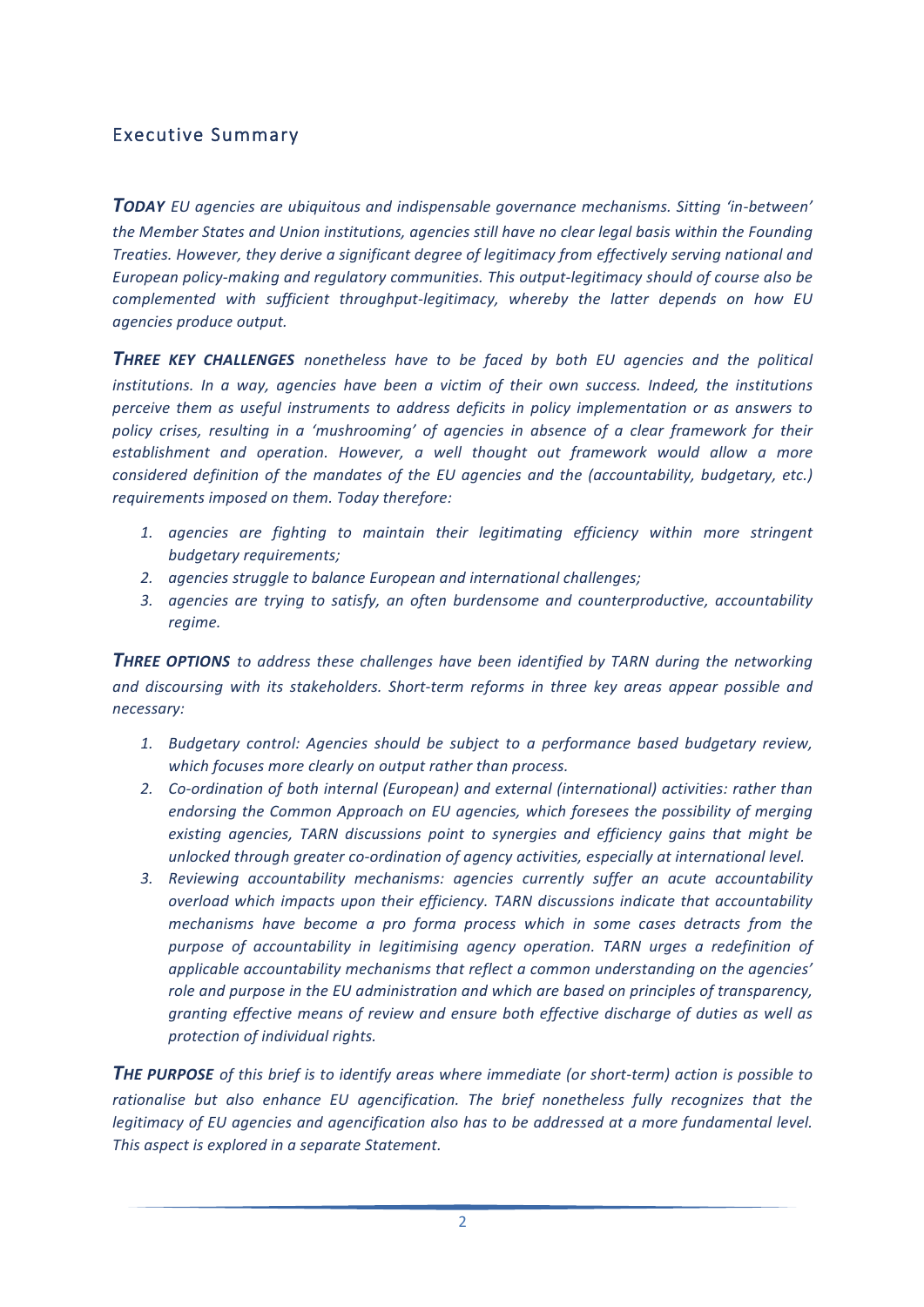# EU Agencies: what are they and why have they become ubiquitous?

European Union (EU) agencies are executive bodies set up by the EU legislature to contribute to the implementation of EU policies, helping the EU institutions proper to concentrate on core policymaking tasks.<sup>1</sup> They are situated 'in between' the Member States and the core EU administration (the Commission), which explains their attractiveness to the Member States.<sup>2</sup> In addition, being physically placed in various Member States, they are presented as a tool for bringing EU bodies closer to citizens, also providing for a fairer geographical distribution of the EU governance structure. EU agencies have their own separate legal personality and a degree of administrative and financial autonomy and work at 'arms' length from the EU institutions.<sup>3</sup>

The first EU agencies date back to the 1970s but, since the EU Founding Treaties lack a legal basis explicitly allowing the establishment of EU agencies, $4$  continually adding to constitutional debates over their position and role in the EU system of governance. The legislature was at first timid in establishing and empowering these subsidiary bodies. Over time, this has changed: as the body of EU regulation has become increasingly dense, so has the need for greater administrative integration and cooperation for which EU agencies are excellent and in some areas (e.g. financial services, energy, food safety, medicines, railways, aviation safety, etc.) also indispensable vehicles. Depending on their precise mandate, agencies may contribute to the implementation of EU law by providing the EU institutions and Member States with science based information, by giving operational support to the Member States, by bringing together national authorities in European networks or by regulating sectors of the internal market themselves. Over time, the EU institutions have grown increasingly accustomed to the EU agency instrument, also because it is a very visible response to policy problems or crises.<sup>5</sup>

# EU Agencies: A Victim of their Own Success?

As a result, governance within the EU today would be impossible without the aid of EU agencies. The EU decentralised agencies now number more than 30, working in all areas of EU policy-making. In many of these areas, they have become indispensable both to ensure a proper, effective and efficient application of the EU *acquis* and to allow a further development of the *acquis* that is expertise-based.

However, the proliferation of EU agencies, which some refer to as a 'mushrooming',  $6$  has also drawn attention to the EU agencies. The success of the agency instrument thereby stands in contrast to the EU institutions' lack of attention for a consistent approach in the agencification of the EU administration. Furthermore, because of their relative autonomy, agencies have always been an object of concern. Efforts made by the EU institutions to ensure that the agencies, despite their autonomy, remain legitimate through the application of a comprehensive series of accountability mechanisms have created their own problems: simply adding on accountability requirements for the agencies to comply with in an ill-thought out way does not lead to more genuine accountability but only to accountability overload and diverts agencies' (limited) resources from the tasks for which they were actually established. Combined with the current horizontal EU cost-saving exercise, $\overline{7}$ agencies' resources available for the fulfilment of their actual core mandate are under pressure.

The primary problem remains one of ensuring the legitimacy of agency operation within the EU without, at the same time, undermining the operational efficiency of EU agencies.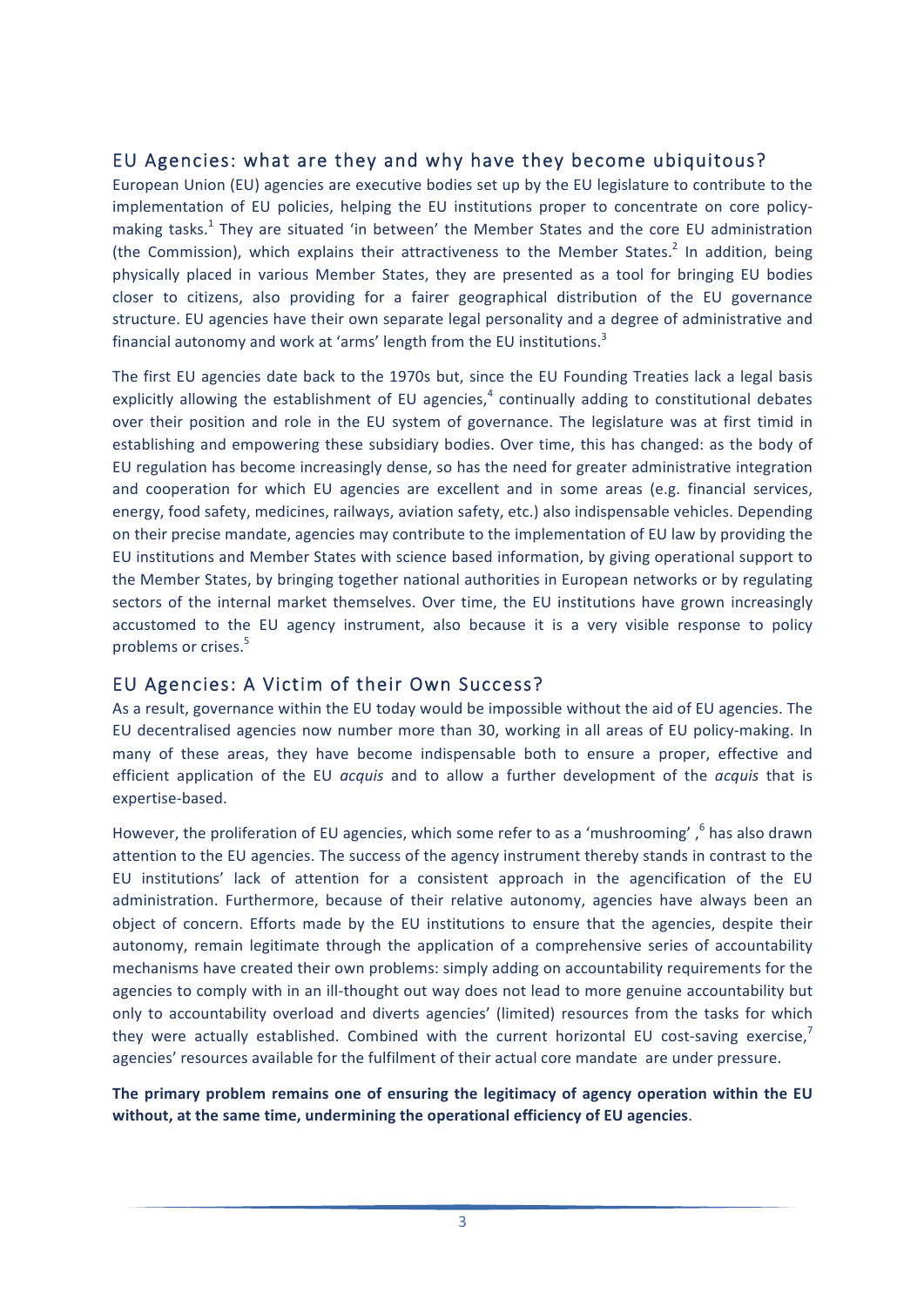



Figure 1. This figure is based on the figures in Merijn Chamon, op. cit., p. 46, complemented by the Court of Auditors' *reports* on the annual accounts of the EU agencies for the more recent years.

# Heterogeneity in EU agencification

The agency debate has long been characterised by concern about the heterogeneity of agencies. Created on an *ad hoc* basis, if and where regulatory or policy-making demands arose, EU agencies are diverse in their structures, functions and mandates.<sup>8</sup> While structures, functions and mandates should depend on policy needs, which may vary from one policy areas to the next, the current degree of heterogeneity does not reflect genuine differences in policy needs. This exacerbates the problem of accountability and legitimacy. Different structures not only make it harder to establish one unitary mechanism of accountability, such as an EU Administrative Procedures Regulation,<sup>9</sup> but at the same time show the need of a more horizontal approach.<sup>10</sup> Clustering (see below) certain of the agencies' services and functions should be considered as a first possible step in tackling the heterogeneity overload.

In more recent times, efforts have been made to rationalise the functioning of EU agencies.<sup>11</sup> This has been done not just by the EU institutions but also by the agencies themselves. Agencies have set up an informal network of EU agencies to voice their common interests. To this end the agencies have defined three priorities (the so called 'Dublin Agenda'), one of which is the 'sharing of services and capabilities'.<sup>12</sup> One example of this is the 'House of Agencies' bringing together all the agencies' liaison officers stationed in Brussels.<sup>13</sup> The clustering suggested above could take the form of sharing certain agency services and functions, at least within related policy areas.<sup>14</sup> This could be a first feasible step in alleviating problems not only of efficiency but also of accountability, transparency and independence.<sup>15</sup>

# The TARN Network: Dialogue Sessions

TARN is an academic network set up in 2015 to foster and sustain research on agency governance within the EU. The network's main academic component is complemented and enriched by its discussions with EU agencies and EU institutions. Stakeholders collaborating within the network include the EU agencies and the EU agencies network, the European Commission, the European Parliament, the European Ombudsman. TARN's approach is to systematically engage with these stakeholders and to invite them to its academic workshops and conferences.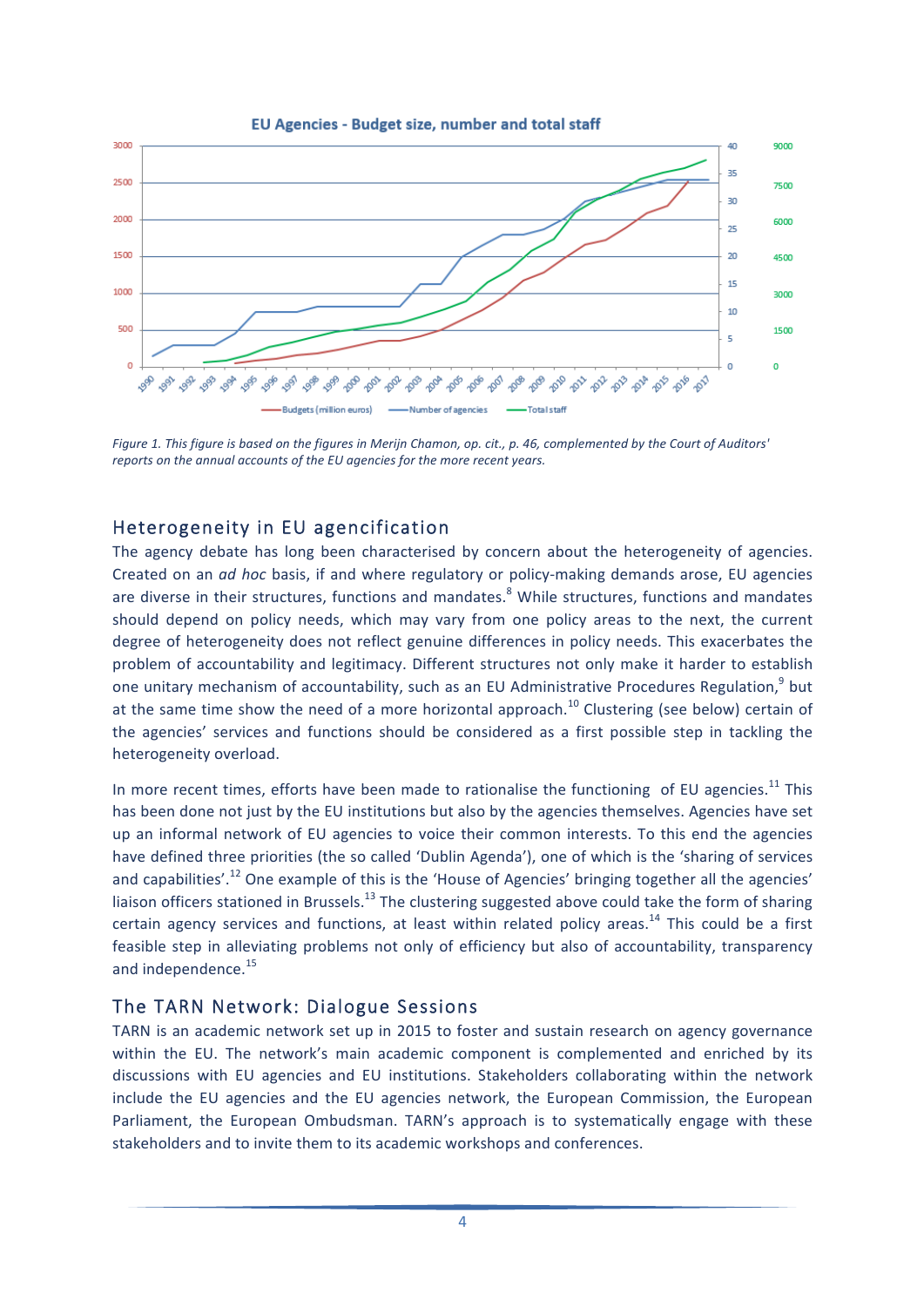So far, TARN has also organised three dedicated **dialogue sessions**, held in Brussels, aimed specifically at the stakeholders and designed to discuss the particular issues that mark current agency operations. 



*Figure 2. TARN dialogue events participants*

Through its dialogue with institutional and agency actors and subsequently disseminating the results of these sessions via the TARN website, TARN has identified three unique areas of current concern which form the basis for the policy recommendations made to the EU agency community:

- 1. Policy consistency and budgetary control defining agencies' tasks
- 2. Co-ordination and legitimacy of agencies' (external) action– the international dimension
- 3. Strains on agencies due to multiple and sometimes overlapping accountability mechanisms

# A core insight resulting from the research and dialogue within the network is one that the legitimacy and accountability of agencies is inextricable linked with their efficiency, or ability to **perform the tasks assigned to them.**

### Policy consistency and budgetary control: Defining EU agencies' tasks

The EU institutions renewed focus on a 'performance-based' approach to the pursuit of EU policymaking and regulatory action<sup>16</sup> also translates in their approach to EU agencification<sup>17</sup> and is primarily driven by efficiency and legitimacy concerns. How can the European public be given the best results with the best possible use of resources? In addition, as discussion within TARN Dialogue sessions has revealed,<sup>18</sup> a performance-based approach may also be harnessed in order to augment the accountability of EU agencies, in particular when applied to the budgetary accountability of EU agencies.

Where EU agency actors feel that good performance, or completion of their mandate, is a primary indicator of their functional accountability, 'performance-based' budgeting by policy area might be argued to produce its own added value for agency accountability.<sup>19</sup>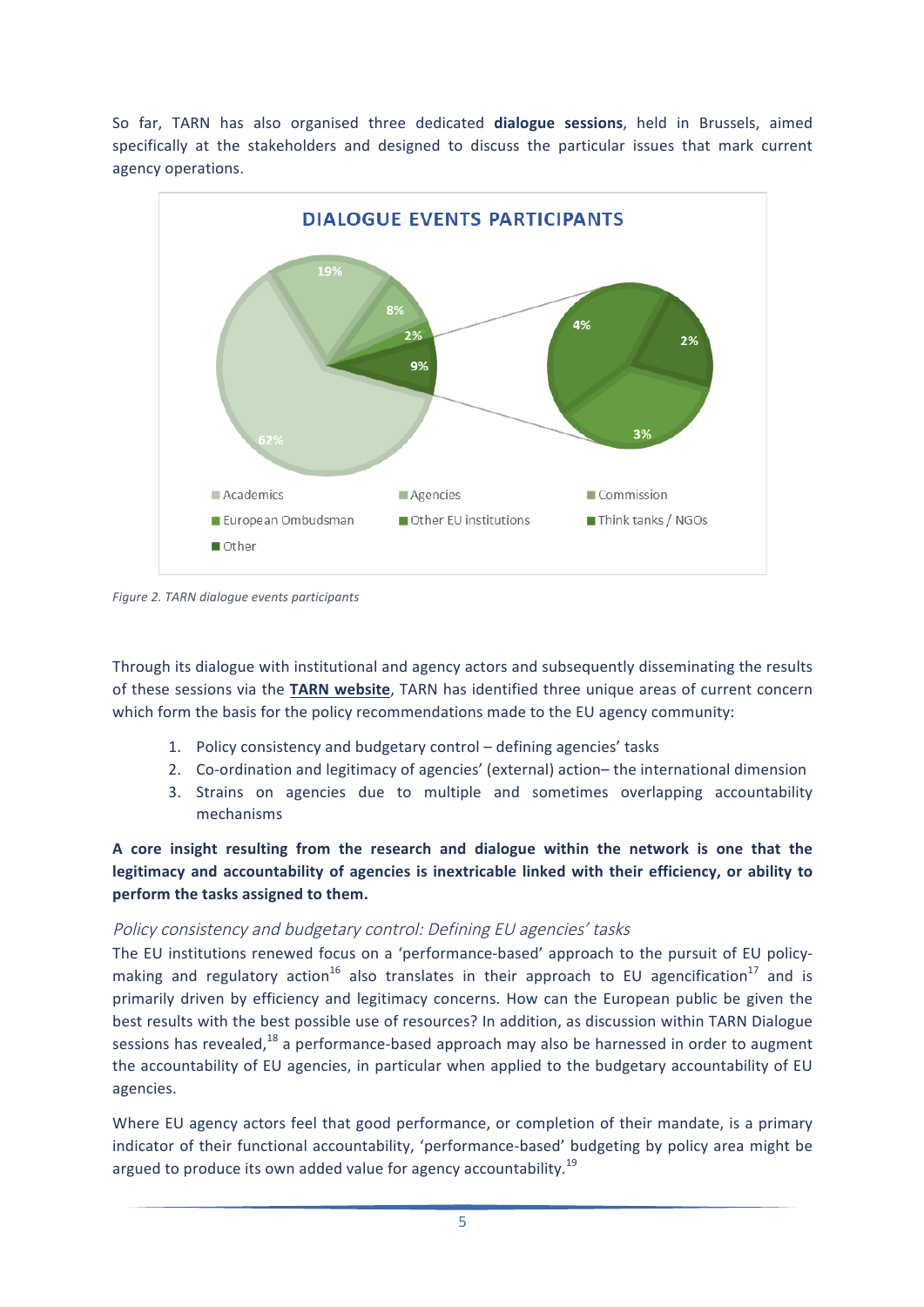Currently, budgetary sign-off for an agency, by the European Parliament and by the Court of Auditors, is the central mechanism within the plural accountability scheme applied to EU agencies. Parliamentary review of agency budgets ensures transparency of agency action to the European citizen and enhances the 'constitutional legitimacy' of agency structures within the EU.

The (budgetary) accountability, and hence legitimacy, of EU agencies could nevertheless be significantly increased through further reform. Two suggestions may be made here:

#### *Moving away from the current budgetary scheme*

First, we suggest moving away from the current budgetary scheme, whereby agency budgets are treated within the EU budget as a package. It should be fully transformed to treat the budgets of EU agencies as part of the policy area to which they belong. This is already partially foreseen within the existing architecture of the EU budget: the budgets of individual agencies are located within the heading of the multiannual financial framework in which their policy area falls.<sup>20</sup> Implying a policy-based approach to budget allocation, a similar approach to the allocation of agency budgets would allow for a greater measure of accountability review, based on the success (or lack thereof) with which agencies have fulfilled their mandates. Such a policy-based approach would also facilitate greater co-ordination between the activities of agencies working in the same or similar policy agencies.

#### *Moving towards performance-based accountability*

Secondly, holding agencies to account based on their performance in realizing policy objectives requires a precise definition of key performance indicators which ought to reflect the agency's general mandate as defined in its establishing act. Agencies' mandates should therefore be defined in terms of policy output rather than process.<sup>21</sup> One major obstacle here is that the EU legislature, for legal and political reasons, has defined the powers and responsibilities of EU agencies in a circumspect way, shying away from granting them full regulatory powers. This means that policy output is typically the result of composite procedures<sup>22</sup> involving several actors (EU agencies, the Commission, national authorities). While such procedures may aptly reflect the principle of subsidiarity, they also make it more difficult to link specific output to a specific actor, making it more difficult to hold the actors involved to account.

#### The International Dimension: Legitimacy and enhanced co-ordination

The international dimension of EU agency action is underexplored within academic literature. TARN has sought to strengthen current and future research in this area.<sup>23</sup> The preliminary conclusion of this effort so far is that agencies' external action and international co-operation, for example in the field of international risk management, is a crucial development.<sup>24</sup> Furthermore, having in mind 'reflection phase' the EU is going through and wide 'enlargement fatigue' among member states, decentralised agencies might become even more important factor in cooperation and rule transfer to (potential) candidate countries and those states covered by EU Neighbourhood policies.

The TARN dialogue events have revealed the following two areas in which immediate improvements might be made, in order to optimise the international activities of EU agencies: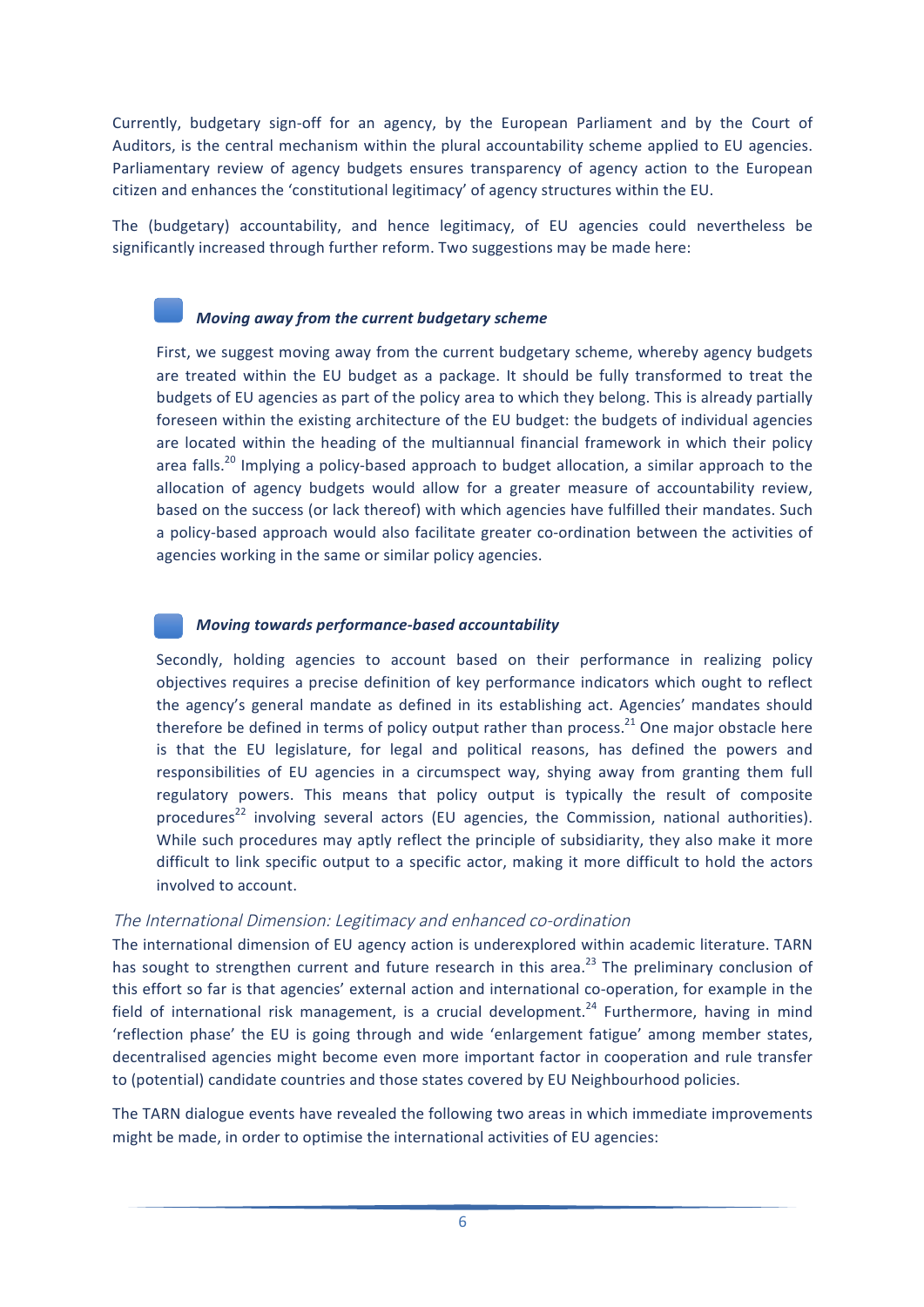#### **Mandates and scope for action**

While the TARN Dialogue sessions have revealed that the current legal bases for the international cooperation activities of EU agencies (i.e. the general external action provisions found in the EU Treaties and the specific provisions in the founding acts of the agencies<sup>25</sup>) work reasonably well in practice, great legal uncertainty remains. A clarification and an optimisation of legal instruments used by agencies in the external action should thus be considered. Whilst some participants in the dialogues have expressed that, in some cases, currently available legal instruments are inadequate and do not provide agencies with sufficient scope for initiative and action to fulfil their mandate, $^{26}$  other voices in the debate focus more on the question of legality and accountability of agency action. Research conducted in the context of TARN shows that a specifically problematic matter are the rules and principles on exchange of information between EU agencies and third country authorities or international organizations.

#### **Enhanced co-operation amongst DGs and agencies and co-ordination with international agencies/standards**

The TARN Dialogue sessions also revealed significant scope for improvement in the coordination of the international activities of agencies.

- Currently, Commission DGs take different approaches to the international activities of EU agencies.<sup>27</sup> A more consistent approach would, by contrast, create a firm basis for co-ordinated agency action.
- Above all, where a need is also registered for a greater degree of concerted action by agencies working together in a similar filed (i.e. Europol and Eurojust), consistent approaches across the field of international action would facilitate clear and effective implementation of EU action.
- Similarly, effectiveness and accountability could also be enhanced by a clearer division of roles between the Commission and agencies, whereby, policy-making tasks are entrusted to the Commission (External Action Service) and more technical rule-making tasks could be apportioned to agencies, especially in those external/international processes where technical and political dimensions might be clearly separated.



Figure 3. Word cloud of papers presented at the 2017 TARN Luxembourg conference *on EU agencies' external relations.*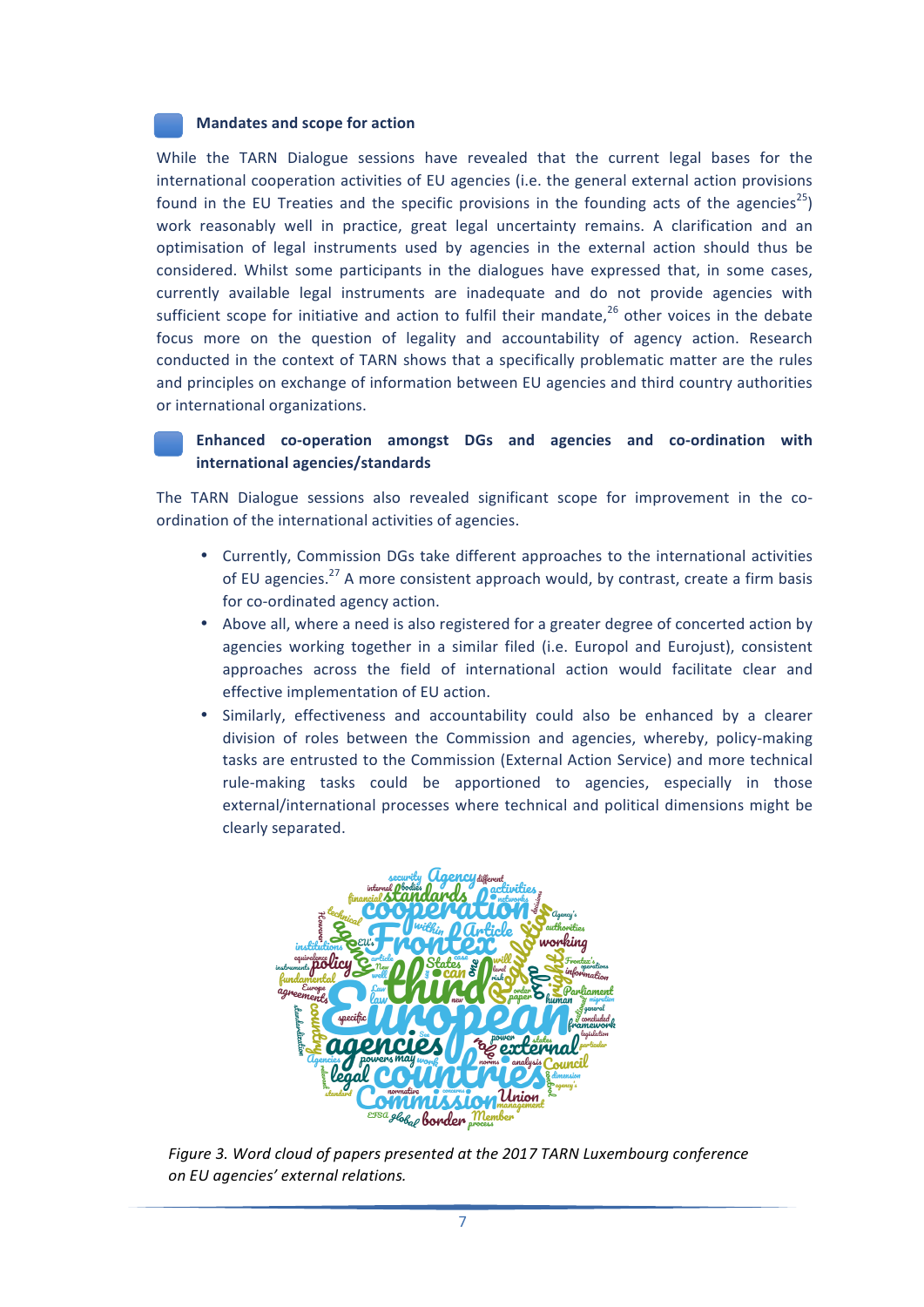# Agencies under strain: the accountability overload

A recurring theme within TARN Dialogue sessions has been the 'problem' of agency  $accountability.<sup>28</sup>$  Accountability has always formed a key part of the legitimacy scheme for agencies: agencies may act autonomously only to the degree that they remain 'accountable' to all of their principals or stakeholders. $^{29}$  Over the 30 odd years of operation of EU agencies, a dense scheme of accountability has been developed in order to call EU agencies to account.

However, with the growth in tasks and functions of EU agencies, their continuing heterogeneity and the increased burdens of data management, 'accountability' is more like an imposition upon agencies rather than an essential mechanism, ensuring institutional and public trust in their activities.

The accountability overload must be regarded as an urgent problem to be addressed with due regard to:

- The functions, structures and size of individual agencies;
- principles that apply to EU agencies, for

*'A question to ask is how accountable we want agencies to be, as this seemingly influences the kind* of accountability that we want. In practice we see how agencies are often burdened with *rules to ensure "accountability" and an*  automatic reflex to malpractices or misconduct is *come up* with even more rules "to ensure that it never happens again". However, EU agencies do not need more rules; they need coherence in the rules that already exist, as these are often in *conflict.* We should consider in this regard that *accountability should not be equated with terms such as compliance, transparency, and*  streamlining. These are instruments of control, *not of accountability. In fact, these instruments can even work to the detriment of accountability. Accountability should be tailored*  to the specific tasks that the agencies fulfils and the risks that are associated with that task. One size does not fit all in light of the vast differences that exist between EU agencies. Therefore, we should better specify and classify what it is that we are actually talking about when referring to *this widely differing class of public organizations.'*

Dialogue Session, Brussels, 21 September 2017

- A coherent approach in the rules and
	- instance including a horizontal approach to the prevention of conflicts of interest;
- The interplay between the precise definition of an agency's mandate and to which extent (and for what) an agency can be held to account;
- The exact purposes of individual accountability mechanisms (control vs legitimacy);
- The need to ensure that agencies are able to perform the tasks entrusted to them, and not be overwhelmed by pro forma accountability procedures;
- The need to craft new accountability mechanisms, which properly reflect the full range of EU agency activity, including their growing task of assisting member states in regulation and policy making at national level (ensuring there is no accountability deficit or 'underload');
- Recent evolutions in public administration practice, including measures of reputational risk management, to ensure continuity of public trust in the process of public policy-making and regulation.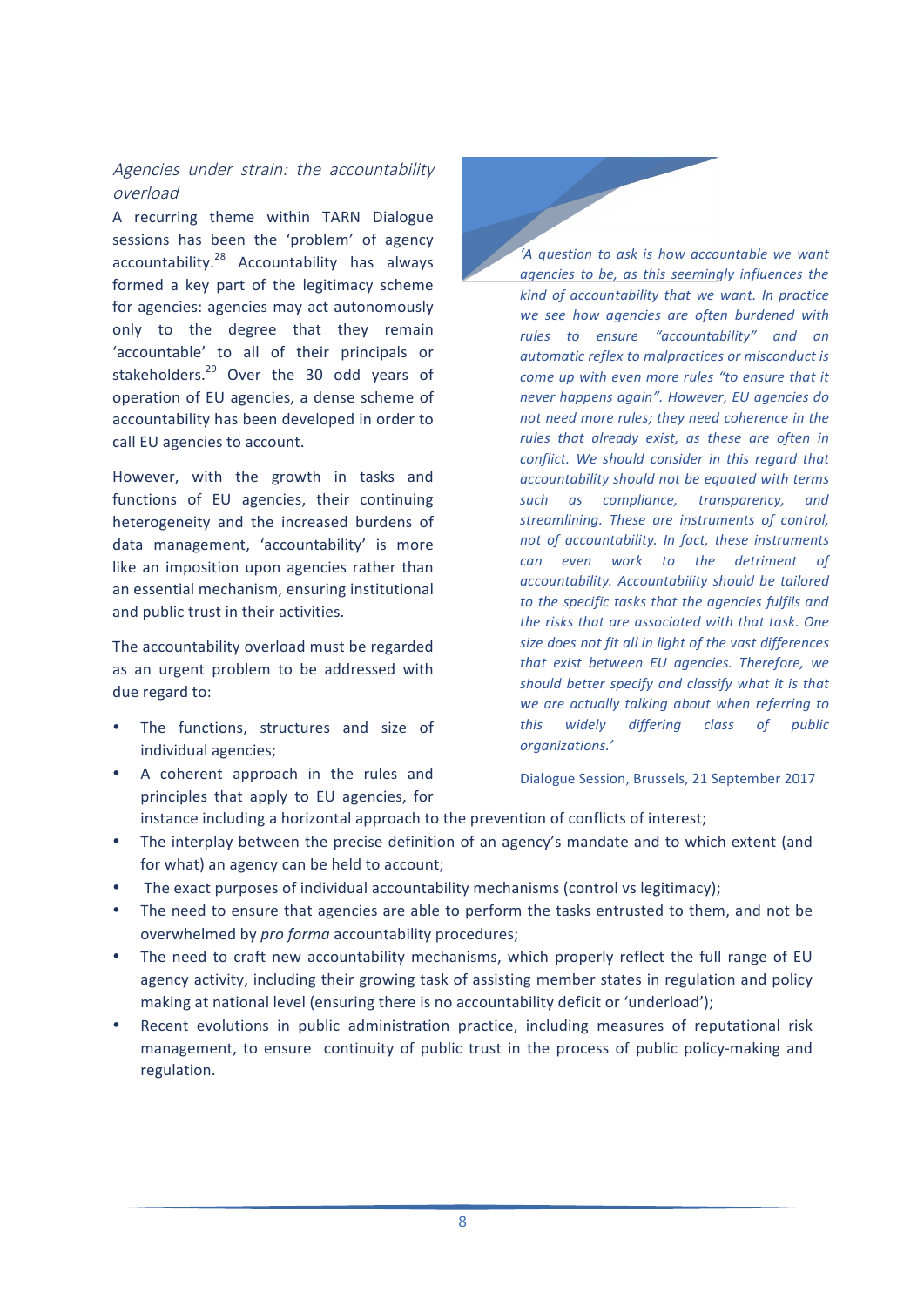# Implications for agency governance and policy recommendations

Drawing the necessary implications from the findings on the three key areas of concern identified above, the following policy recommendations can be made:

#### **Budgetary control**

The reform of the budgetary procedure in line with activity based budgeting should be stepped up with a special focus on evaluating the agencies' activities in light of policy output. This will require the definition of agency-tailored key performance indicators that do not exclusively or predominantly focus on process as is presently the case, but rather on output. Ultimately this should elicit a reflection among and between stakeholders on a possible simplification of the often complex composite procedures currently in force. This simplification ought to be in line with the principle of subsidiarity but might result in granting EU agencies greater powers. This possibility ought to be contemplated when and if a sound but lean and coherent system of accountability mechanisms is put in place (see below).

#### **Co-ordination of (external) activities**

While the Common Approach on EU agencies foresees the possibility of merging existing agencies, such a radical approach does not seem necessary to unlock possible synergies and efficiency gains. The possibilities of further coordination of activities (both administrative and in terms of policy) should be explored. This also applies for the EU agencies' external relations which are often ancillary, but necessary, complements to the agencies' core internal mandate. While the Common Approach aims to make sure that EU agencies are not seen to represent the EU, a coordination of agencies' external relations (with the Commission and between the agencies) is still vital. Finally, in those limited cases when external representation of the EU by the agencies is needed for practical reasons, it should be regulated in a manner that is not overburdening for the operation of the agencies but allows for a control by institutions and member states.

#### **Reviewing accountability mechanisms**

The myriad of accountability mechanisms currently imposed on EU agencies is not informed by a fully considered idea of where EU agencies fit in the EU's institutional architecture. Instead, layer upon layer of accountability mechanism have been imposed, in some cases frustrating the efficient functioning of the EU agencies. It therefore seems essential to redefine the applicable accountability mechanisms. Which mechanisms are necessary ought to be informed by a common understanding on the agencies' role and purpose in the EU administration. This question was left open by the Common Approach. The EU institutions should thus go back to the drawing board, reflecting on this fundamental issue and drawing the necessary conclusions for the accountability framework for EU agencies. Ideally the result of this thought exercise should be reflected in a reinforced and upgraded Common Approach on Decentralised Agencies.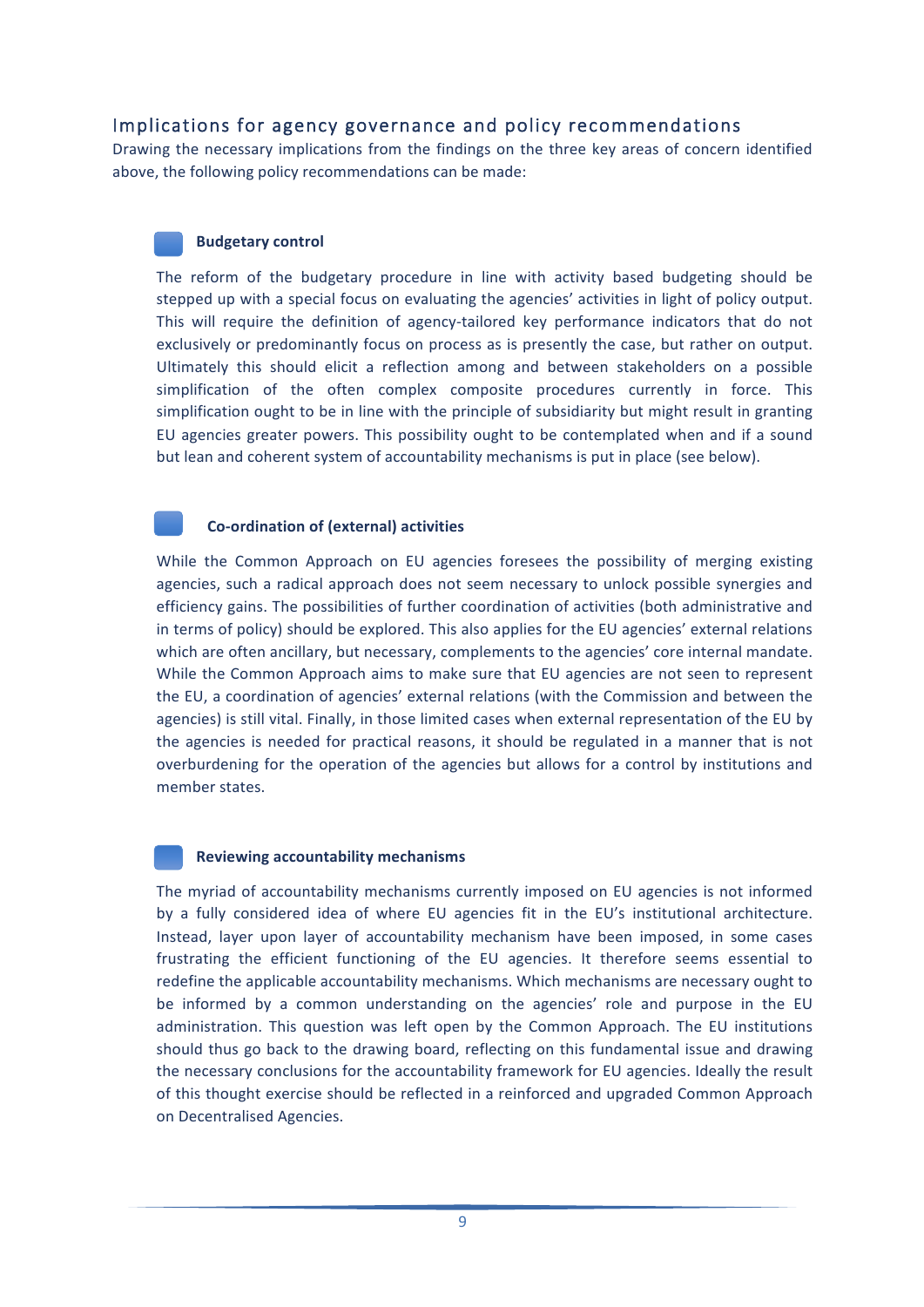see Martijn Groenleer, The autonomy of European Union agencies: a comparative study of institutional development, Delft, Eburon, 2009, 432 p; Maria Martens, Voice or Loyalty? The Evolution of the European Environment Agency (EEA), (2010) 48 JCMS 4, 881-901; Arndt Wonka & Berthold Rittberger, Credibility, complexity and uncertainty: explaining the institutional independence of 29 EU agencies, (2010) 33 WEP 4, pp. 730-752; Ellen Vos, EU agencies and independence, in Ritleng (ed.), Independence and legitimacy in the institutional system of the European Union, Oxford, OUP, 2016, pp. 206-227.<br>
<sup>4</sup> The only exceptions here are the European Defence Agency, Europol, Eurojust and the European Public

Prosecutor. See Articles 45 TEU and 85, 86 and 88 TFEU.

 $<sup>5</sup>$  For instance, the European Food Safety Authority was established in 2001 following the BSE and dioxin food</sup> scares; the European Maritime Safety Agency was set up in 2002 following the Erika and Prestige accidents; the European Supervisory Authorities were founded in 2010 following the financial crisis; etc.

 $6$  Michelle Everson & Ellen Vos, European agencies : what about the institutional balance, in: Adam Lazowski & Steven Blockmans, Research Handbook on EU Institutional Law, Cheltenham, Edward Elgar, p. 140.

 $<sup>7</sup>$  See European Commission, Programming of human and financial resources for decentralised agencies 2014-</sup> 2020, COM (2013) 519 final.

See i.a. Merijn Chamon, EU Agencies: Legal and Political Limits to the Transformation of the EU Administration, Oxford, OUP, 2016, pp. 15-45.<br><sup>9</sup> See the Parliament's proposal for such a Regulation annexed to European Parliament resolution of 9 June

2016 for an open, efficient and independent European Union administration.<br><sup>10</sup> Arguing for the proceduralisation of (agencies') decision-making, see Herwig Hofmann, 'Agencies in the

European Regulatory Union', TARN Working Papers, 5/2016; Edoardo Chiti, 'European Agencies' Rulemaking: Powers, Procedures and Assessment', (2013) 19 European Law Journal 1, pp. 93-110.<br><sup>11</sup> See the Common Approach on EU decentralised agencies adopted in 2012 by the European Parliament,

Council and the Commission.<br><sup>12</sup> EU Agencies Network. EU Agencies – working for you. EU Publication Office. 2016. p. 5.

 $13$  See the 2017-2018 Work Programme of the Network of EU Agencies, EFSA, p. 5; 2018-2019 Work Programme of the Network of EU Agencies, Frontex and ECDC, p. 4.

<sup>14</sup> Ibid., see also the Common Approach on EU Decentralized Agencies, para. 5. See also the Conclusions from the second TARN Dialogue Event, available at: http://tarn.maastrichtuniversity.nl/wpcontent/uploads/2016/12/TARN-Dialogue-Final-Conclusions.pdf.<br> $\frac{15}{15}$  Ibid.<br><sup>16</sup> See the Interinstitutional Agreement between the European Parliament, the Council of the European Union

<u> 1989 - Jan Samuel Barbara, margaret e</u>

and the European Commission on Better Law-Making, OJ 2016 L 123/1, para. 20.<br>
<sup>17</sup> See the Common Approach on EU Decentralised Agencies, paras 15 & 31.<br>
<sup>18</sup> See the third TARN Dialogue session, 11-13 April 2018.<br>
<sup>19</sup> Ib

<sup>21</sup> See Florentin Blanc and Giuseppa Ottimofiore, 'The interplay of mandates and accountability in enforcement within the EU', in M. Scholten and M. Luchtman (eds.), Law Enforcement by EU Authorities: Implications for Political and Judicial Accountability, Cheltenham, Edward Elgar, 2017, pp. 272-304.<br><sup>22</sup> On the composite administration and proceduress, see Oswald Jansen and Bettina Schöndorf-Haubold (eds.).

*The European composite administration*, Cambridge, Intersentia, 2011; Herwig C.H. Hofmann, 'Composite Decision Making Procedures in EU Administrative Law', in: HCH Hofmann, A Türk (eds.) Legal challenges in EU Administrative Law, Cheltenham, Elgar, 2009 pp. 136-167; Edoardo Chiti, 'Les agences et l'administration directe dans l'Union européenne', in Auby and Dutheil de la Rochère (eds.), *Droit administratif européen*, Bruxelles, Bruylant, 2007, pp. 275-277.

See the Joint Statement of the European Parliament, Council and Commission accompanying the Common Approach on EU Decentralised Agencies.

 $2$  Michelle Everson, Cosimo Monda & Ellen Vos, European Agencies in between Institutions and Member States, in: Everson, Monda & Vos, European Agencies in between Institutions and Member States, Alphen aan den Rijn, Kluwer Law International, 2014, pp. 3-7.<br><sup>3</sup> The autonomy or independence of EU decentralised agencies has become a research field in its own right.